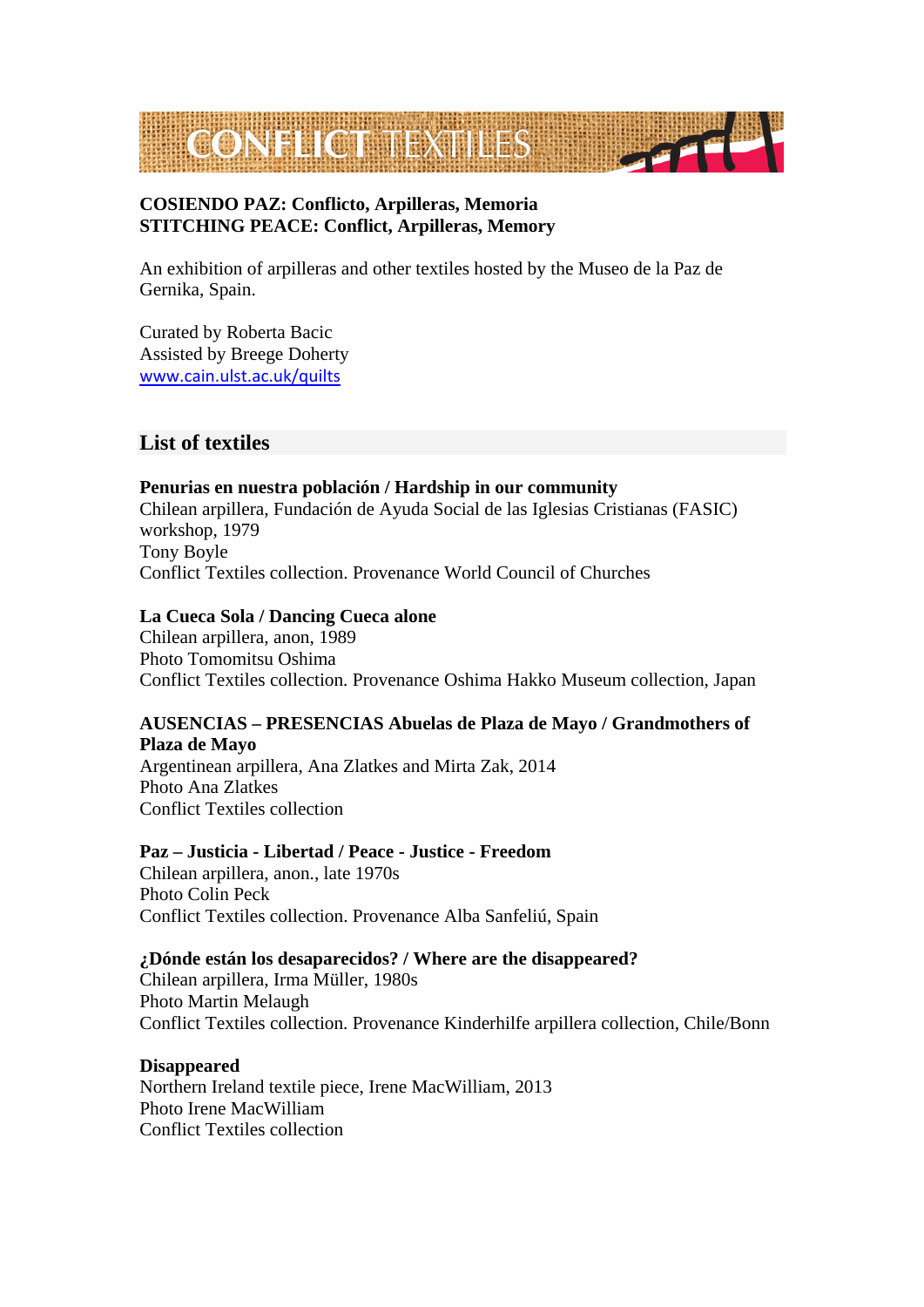#### **Soldiers back from the wars**

English arpillera trilogy, Linda Adams, 2010 Photo Tony Boyle Conflict Textiles collection

## **No al plebiscito, No podemos ni opinar / No to the plebiscite, we are not allowed our opinion**

Chilean arpillera, anon., 1980 Photo Martin Melaugh Conflict Textiles collection

#### **Hay Golpe de Estado / There is a Coup d'Etat**

Chilean arpillera, anon., 1989 Photo Martin Melaugh Conflict Textiles collection. Provenance Professor Masaaki Takahashi collection, Japan

## **Ayuno/Fasting**

Chilean arpillera, María López, 1990 Photo Martin Melaugh Conflict Textiles collection. Provenance Oshima Hakko Museum collection, Japan

#### **Queremos Democracia / We want democracy**

Chilean arpillera, Vicaría de la Solidaridad, 1988 Photo Martin Melaugh Conflict Textiles collection. Provenance Seán Carroll, USA

#### **No a las alzas / No a la dictadura / Basta de hambre / No to inflation / No to dictatorship / Enough of hunger**

Chilean arpillera, anon., c1980 Photo Martin Melaugh Conflict Textiles collection Conflict Textiles collection. Provenance Fátima Miralles, Spain

# **Paro de los estudiantes chilenos / Chilean students strike**

Chilean arpillera, Pamela Luque, 2012 Photo Rory Mc Carron Conflict Textiles collection

## **Cimarrón / Runaway slave**

Colombian arpillera, Mujeres tejiendo sueños y sabores de paz, 2010 Photo Martin Melaugh Conflict Textiles collection

## **Movimiento contra la tortura / Movement against torture**

Chilean arpillera, anon., 1989 Photo Martin Melaugh Conflict Textiles collection. Provenance Oshima Hakko Museum collection, Japan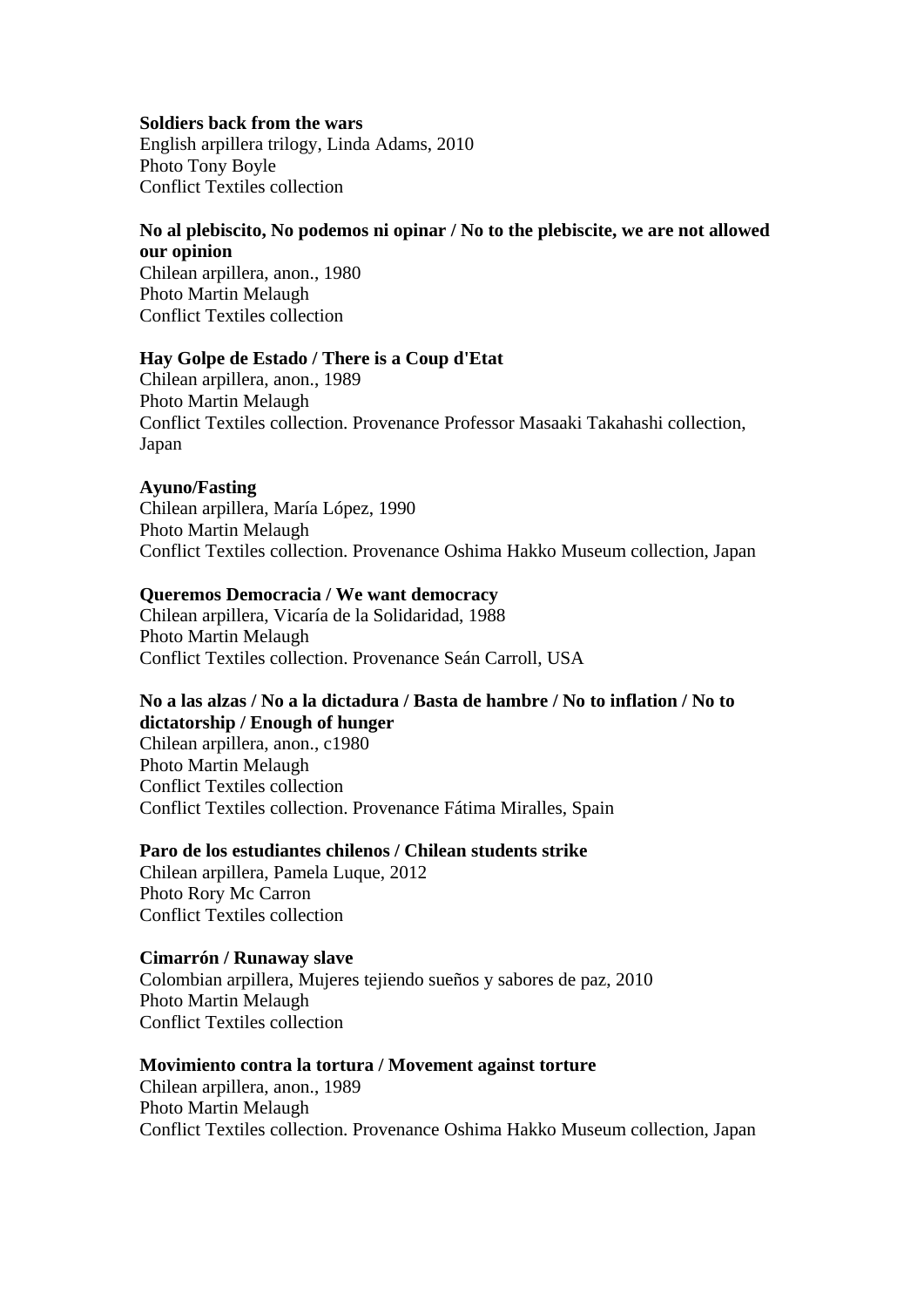#### **Violar es un crimen / Rape is a crime**

Peruvian arpillera from *Mujeres Creativas* workshop, 1985 Replica by FCH, *Mujeres Creativas* workshop, Peru, 2008 Photo Martin Melaugh Conflict Textiles collection

#### **Somos Mujeres cesantes / We are unemployed women**

Chilean arpillera, anon., c1980 Photo Martin Melaugh Conflict Textiles collection. Provenance Theresa Wolfwood, Victoria, Canada

#### **Cacerolazo / Women banging their pots**

Chilean arpillera, Felicia, 1988 Photo Martin Melaugh Conflict Textiles collection. Provenance Oshima Hakko Museum collection, Japan

#### **Toma de terrenos en los barrios de Lima / Squatters in the shantytowns of Lima**

Peruvian arpillera, *Mujeres Creativas* Workshop, 1986 Replica, *Mujeres Creativas* Workshop, 2008 Photo Martin Melaugh Conflict Textiles collection

#### **Encadenamiento / Women chained to parliament gates**

Chilean arpillera, anon., late 1980s Martin Melaugh Conflict Textiles collection. Provenance Kinderhilfe arpillera collection, Chile/Bonn

## **No a la impunidad / No to impunity**

Chilean arpillera, anon., 1980s Photo Tony Boyle Conflict Textiles collection. Provenance Lala & Austin Winkley, England

#### **Landmines**

German arpillera by Heidi Drahota, 2014 Photo Heidi Drahota Heidi Drahota collection, Germany

#### **Peace Dove**

Northern Ireland wall hanging, Irene MacWilliam, 1987 Photo Irene MacWilliam Conflict Textiles collection

#### **The day we will never forget**

Zimbabwean arpillera, 2012 Killarney Girls, Collective work facilitated by Shari Eppel Solidarity Peace Trust Zimbabwe, Photo Shari Eppel Conflict Textiles collection. Provenance Killarney Girls, Zimbabwe